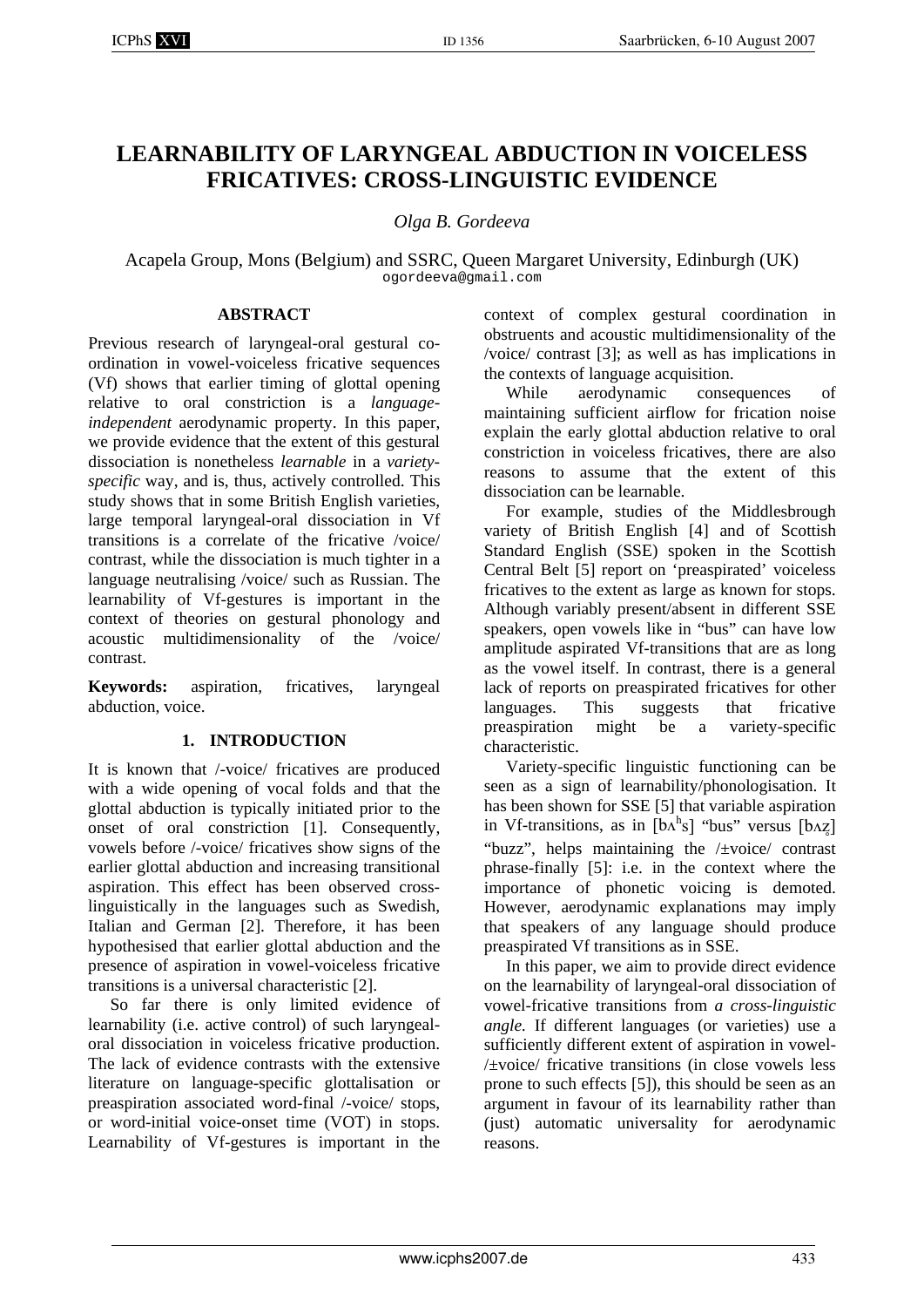# **2. METHOD**

#### **2.1. Languages/varieties**

For the cross-linguistic comparison, we chose Scottish Standard English (SSE) as preaspirated fricatives have been reported in this variety [5]. Southern Standard British English (SSBE) is chosen as it is a variety closely related to SSE, yet no reports of preaspirated fricatives have been made so far. Modern Standard Russian (MSR) is informative, since (unlike the English varieties) the /voice/ contrast may be neutralised: i.e. in some contexts (e.g. phrase-finally) the neutralisation can be obligatory and categorical, while in others it is phonetically gradient [6]. For the British English varieties, it seems reasonable to assume that the neutralisation of word-final obstruents like /z/ is not complete, and is phonetically gradual [3].

#### **2.2. Subjects**

Data were gathered from MSR  $(N=5)$ , SSE  $(N=5)$ and SSBE (N=4) female middle class speakers aged between 25 and 45 years old. All speakers were recruited in Edinburgh, Scotland.

## **2.3. Materials**

The data included target words with consonantvowel-fricative structure with varied fricative /±voice/ conditions (see Table 1). The targets were embedded in two carrier sentences in four phrasal positions: i.e., phrase-initial, -medial and two phrase-final positions. The carriers and the targets were cross-linguistically matched for rhythmical and syllabic structure. The consonantal /±voice/ and place of articulation was matched across the languages. The front/back variability in close rounded vowels in the cross-linguistic targets had no relevant effect on the chosen acoustic measures. Each speaker repeated the carrier phrases five times per target. The resulting set contained 40 instances per speaker, and a total of 560 instances for all 14 speakers.

**Table 1:** Carrier sentences used in the Russian and English recording sets.

|           | English                 | Russian                  |
|-----------|-------------------------|--------------------------|
| Carrier   | That's a <i>goose</i> . | Ehto gus'.               |
|           | A goose is a            | Tot $gus'$ – ehto        |
|           | goose, and              | <i>gus'</i> i tol'ko tot |
|           | nothing but a           | gus'.                    |
|           | goose.                  |                          |
| Targets   |                         |                          |
| -voice    | "goose"<br>"choose"     | "gusj"                   |
| $+$ voice |                         | "tuz"                    |

The subjects were recorded in a sound-treated booth using a condenser boundary microphone. The recording volume settings were kept constant. The subjects were given no specific instructions about the phrasal accent placement in the utterances.

## **2.4. Analyses**

#### *2.4.1. Annotation*

The recordings were digitised at a sampling rate of 11050 Hz and 16-bit quantisation. All annotations were performed using PRAAT [7].

For each token, the syllable prominence was analyzed and labeled. Only syllables produced with a phrasal accent (N=458) were considered for further analyses. Vowel and consonantal duration was measured after visual inspection of the waveform and the spectrogram of each instance.

## *2.4.2. Acoustic Analyses*

For the analysis, we chose a set of acoustic correlates inferring wide glottal abduction (zerocrossing rate throughout the second vowel part) and the timing of laryngeal-oral dissociation in the Vf transition (voicing offset ratio). The acoustic measures were automatically derived in PRAAT based on manual annotations of segment duration.

Voicing offset ratio (VoiceOff, %) is a measure of timing of voicing offset in Vf sequences relative to the fricative onset. Traditional measures of voicing offset involve the fricative scope only [e.g. 3;8]. The measure used here traces the timing of voicing offset *prior* to the onset of oral fricative stricture, while it normalises for the differences in absolute segmental durations (V or f). The voicing offset values are calculated between the timing of fricative onset  $(0, 96)$  and the fricative offset  $(-1, 16)$ 100%), or between the timing of fricative onset (0%) and vowel onset (100%). The negative values indicate the voicing offset in the fricative, while positive values indicate the offset in the vowel.

The phonetic voicing was derived from speech waveforms using the cross-correlation algorithm with 75 Hz and 400 Hz as minima and maxima derived from the pitch extremes in the datasets.

Zero-crossing rate (ZCR, per sec) is an acoustic correlate of mid- and high frequency aspiration in the spectrum. The noise in these frequencies is found to be a more important perceptual cue to aspiration/breathiness than that contained in lower frequency spectral components [9;10]. ZCR is calculated in the time-domain of a waveform as the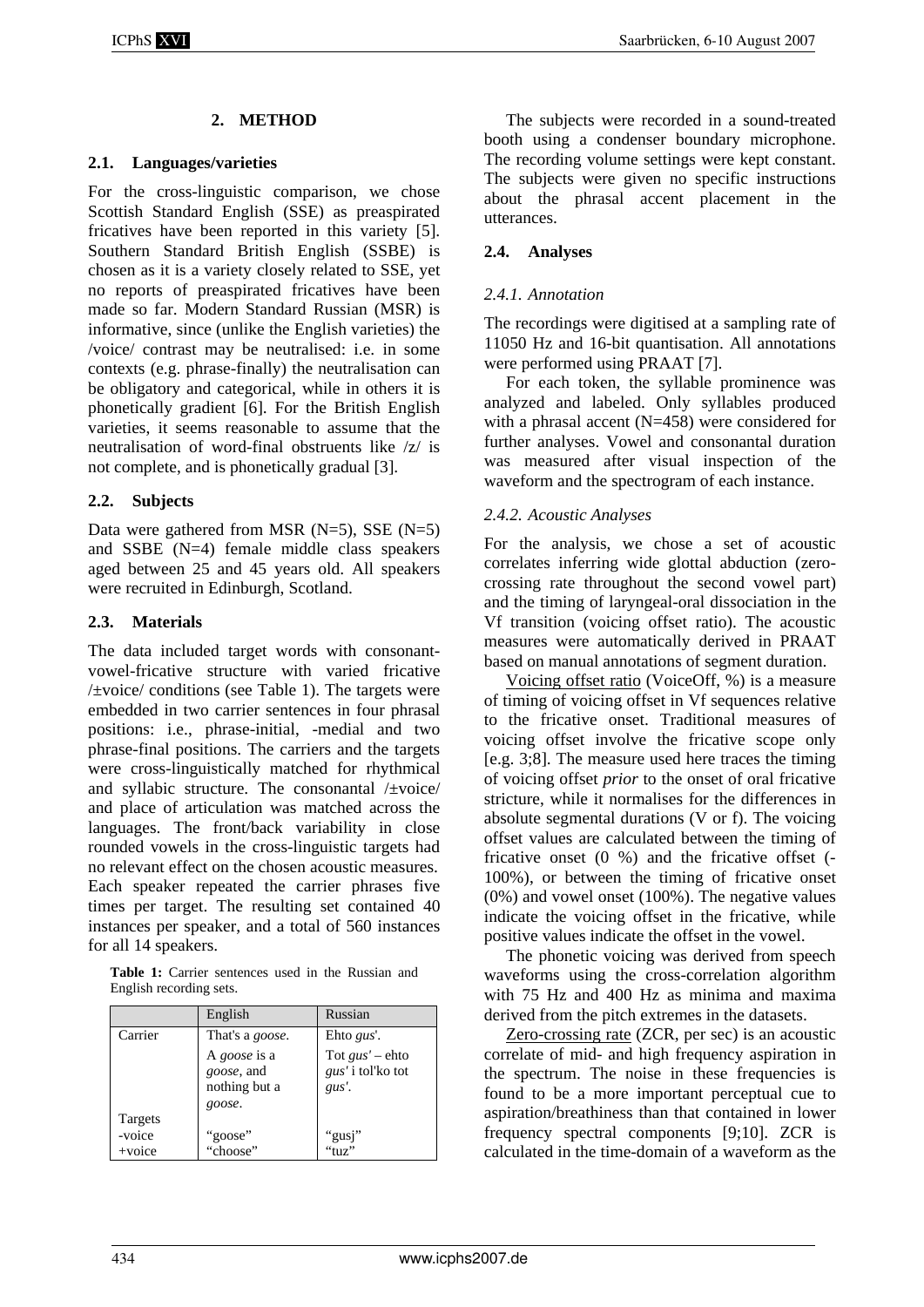number of zero-crossings of the wave (per sec) divided by the number of samples. ZCR tends to be the highest for voiceless fricatives. Unlike periodicity-dependent spectral tilt or open quotient. ZCR is a measure appropriate for either voiced or voiceless stretches of aspiration.

In aspirated speech, dominant low frequency (H1) components can cause quasi-sinusoidal displacing the wave from the zero-line [11] and making it impossible to use the technique to measure aspiration-caused aperiodicity. To normalise for this undesired effect, waveforms were band-pass filtered with an upper limit at 5.5 kHz and a flexible lower limit defined at 1.5\*maximum pitch in for each vowel token. Mean ZCR was measured in three parts of the vowel: ZCR\_mid  $(3/5<sup>th</sup> part)$ , ZCR\_4/5  $(4/5<sup>th</sup> part)$ , ZCR\_final  $(5/5<sup>th</sup>$  part). Additionally, the ZCR\_change measure: i.e. the difference between the final compared to the middle V part, reflects aspiration increase in the second part of the vowel.

# *2.4.3. Statistical Analyses*

In order to test the cross-linguistic learnability of laryngeal-oral dissociation in oral /±voice/ fricatives, we ran multivariate analysis of variance  $(\alpha = .05)$  with the acoustic correlates of aspiration: VoiceOff, ZCR\_mid, ZCR\_4/5, ZCR\_final, ZCR\_change as the dependent variables and with LANGUAGE (SSE, SSBE and Russian) and fricative VOICE (-voice, +voice) as fixed factors.

# **3. RESULTS**

The results are presented in Table 2. There was a highly significant main effect of LANGUAGE and a highly significant interaction between the factors LANGUAGE and VOICE on all acoustic measures of glottal abduction in Vf-sequences (except for ZCR in mid-vowel). Both results confirm our hypothesis that the speakers of Russian and of two British English varieties (SSE and SSBE) produce *different* patterns of aspiration in vowel-fricative sequences suggesting its *language-specific* implementation.

Additionally, there was also a highly significant main effect of VOICE on all the dependent variables (except for mid-vowel ZCR) suggesting a non-neutralising nature of the /voice/ contrast in the languages considered.

Tukey HSD posthoc tests for the factor LANGUAGE show that Russian was significantly different (p<.05) from both SSE and SSBE for the set of ZCR-measures, while the two British English varieties were not significantly different from each other. Russian and SSE were both significantly  $(p<.05)$  different from SSBE for the VoiceOff measure.

**Table 2:** The results of the multivariate ANOVA.

|                 | Main effects   |        |              |           | Interaction  |        |
|-----------------|----------------|--------|--------------|-----------|--------------|--------|
|                 | Language $(L)$ |        | Voice $(V)$  |           | $I*V$        |        |
|                 | $(df=2,452)$   |        | $(df=1,452)$ |           | $(df=2,452)$ |        |
| Variables       | F              | P      | F            | P         | F            | P      |
| VoiceOff        | 14.4           | < 001  | 24.3         | < 001     | 3.0          | < 05   |
| <b>ZCRmid</b>   | 11.0           | < 0.01 | 3.3          | <b>Ns</b> | 2.1          | ns     |
| ZCR $4/5$       | 10.9           | < 001  | 7.5          | < 001     | 5.4          | < 01   |
| <b>ZCRfinal</b> | 14.3           | < 001  | 42.0         | < 001     | 4.0          | < 001  |
| ZCR             |                |        |              |           |              |        |
| change          | 9.7            | < 0.01 | 63.2         | < 0.01    | 5.3          | < 0.01 |

The results for the voicing offset ratio are presented in Fig. 1. The figure shows that SSE, SSBE and Russian speakers equally make a distinction between word-final /±voice/ fricatives in terms of the timing of phonetic voicing. Although the /±voice/ differences are much smaller (and more neutralising) for Russian, supporting previous reports [6]. The differences in VoiceOff are not *fully* neutralising, so that the /voice/ contrast is still marginally maintained by the Russian speakers across the prosodic contexts considered.

**Figure 1:** Language means (+ 1 standard error) in voicing offset ratio (%) in vowel-fricative transitions as a function of fricative /voice/**.**



The most important result of this study is that the high frequency aspiration present in the Vftransitions in SSE and SSBE is significantly different (p<.05) from the pattern in Russian. The crosslinguistic differences are shown in Fig. 2 visualising the changes in higher frequency aspiration throughout the second vowel part (ZCR in the  $3/5$ <sup>th</sup>,  $4/5$ <sup>th</sup> and  $5/5$ <sup>th</sup> parts) in voiceless (upper pane) versus voiced fricatives (lower pane).

The result shows that the SSE and SSBE speakers cluster together in increasing aspiration noise before voiceless fricatives (upper pane)